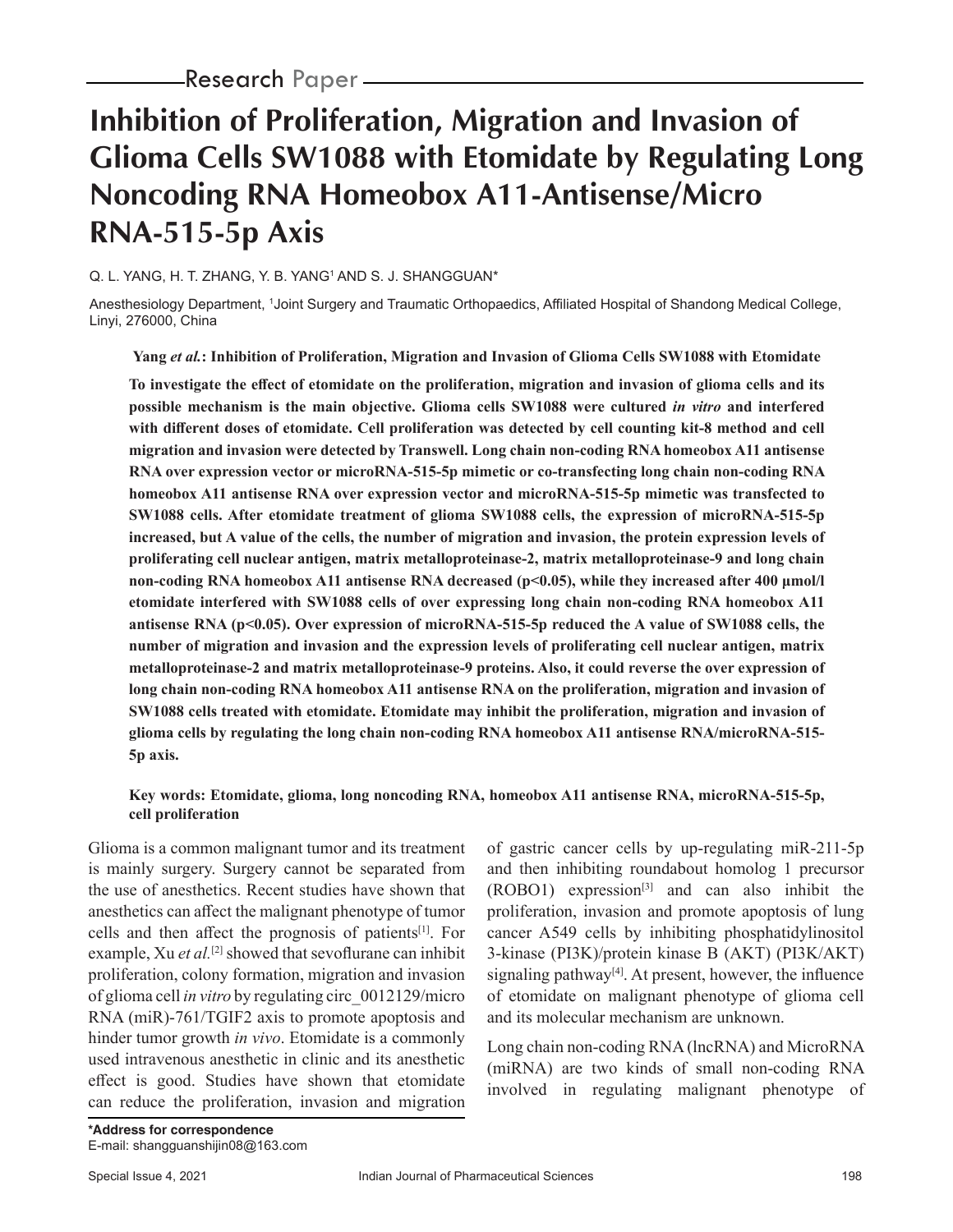tumor cells and lncRNA can target miRNA to play biological functions<sup>[5]</sup>. The homeobox A11 antisense RNA (HOXA11-AS) belongs to LncRNA. It is highly expressed in glioma tissues, promoting the migration, invasion and proliferation of glioma and hindering cell apoptosis to promote the development of glioma<sup>[6]</sup>. Online prediction software of Starbase target gene shows that LncRNA HOXA11-AS may target miR-515-5p. Studies have shown that miR-515-5p has low expression in hepatocellular carcinoma<sup>[7]</sup>, bladder cancer<sup>[8]</sup> and lung squamous cell carcinoma<sup>[9]</sup>. Up-regulation of miR-515-5P expression can inhibit the malignant phenotype of tumor cells and the development of tumor. At present, the influence of miR-515-5p on the occurrence and development of glioma is unknown. Therefore, in this study, human glioma cell lines (SW1088) cells were taken as the research object and the LncRNA HOXA11-AS/miR-515-5p axis was taken as the breakthrough point. The influence of etomidate on the proliferation, migration and invasion of SW1088 cells and its molecular mechanism were mainly explored.

# **MATERIALS AND METHODS**

### **Cells and reagents:**

SW1088 cell line, Shanghai Cell Bank, Chinese Academy of Sciences; Etomidate, purity 99.99 %, Sigma Company, USA; Fetal bovine serum (FBS), Hangzhou Sijiqing; Roswell Park Memorial Institute Medium (RPMI) 1640 culture medium, cell counting kit-8 (CCK-8) and bicinchoninic acid (BCA) protein detection kit, Beijing Solarbio; LipofectamineTM 2000 kit, Invitrogen Company, USA; overexpression vector (pcDNA-LncRNAHOXA11-AS), empty vector (pcDNA), Wild type (WT)-LncRNA HOXA11-AS, mutant (MUT)-LncRNA HOXA11-AS, miR-515-5p mimics, microRNA negative control (miR-NC) and polymerase chain reaction (PCR) premiers, Genepharma Company, Shanghai; rabbit anti-human proliferating cell nuclear antigen (PCNA), matrix metalloproteinase-2 (MMP-2), matrix metalloproteinase-9 (MMP-9) and β-actin antibody, Santa Cruz Company, USA; RNA extraction kit, reverse transcription kit and PCR kit, Dalian Baoshengwu; dual-luciferase activity detection kit, Shanghai Beyotime Biotechnology.

# **Methods:**

**Cell culture and transfection:** The resuscitated SW1088 cells were cultured in RPMI 1640 medium containing 10 % FBS. SW1088 cells in logarithmic growth phase were inoculated in the 6-well plate (2.5×105 cells/well). PcDNA-NC, pcDNA-LncRNA HOXA11-AS, miR-515-5p mimics, miR-NC, cotransfecting pcDNA-LncRNA HOXA11-AS and miR-515-5p mimics, pcDNA-LncRNA HOXA11-AS and miR-NC were transfected by LipofectamineTM 2000 liposome method respectively. The culture medium was changed and the culture was maintained for another 24 h. After that cells were collected. Then, the transfection effect was tested and the cells were collected for later use.

**Cells grouping:** Untransfected SW1088 cells were divided into negative control (NC) group and etomidate group with different doses (100, 200, 400 and 800 μmol/l). Among them, cells of NC group were cultured in conventional medium and cells of etomidate group were cultured in medium containing 100, 200, 400 and 800 μmol/l etomidate respectively. Cells of transfected pcDNA-NC, pcDNA-LncRNA HOXA11-AS, cotransfecting pcDNA-LncRNA HOXA11-AS and miR-515-5p mimics, pcDNA-LncRNA HOXA11-AS and miR-NC were all cultured in a medium containing 400 μmol/l etomidate. They were divided into pcDNA-NC+400 μmol/l etomidate group, pcDNA-LncRNA HOXA11-AS+400 μmol/l etomidate group, mir-515-5p+pcDNA-LncRNA HOXA11-AS+400 μmol/l etomidate group and miR-NC+pcDNA LncRNA HOXA11-AS+400 μmol/l etomidate group. Cells of transfected miR-515-5p mimics and miR-NC were all cultured in normal medium and were divided into miR-515-5p group and miR-NC group.

**Detection of cell proliferation by CCK-8:** The untransfected and transfected cells were inoculated in the 96-well plate  $(2.5 \times 10^4 \text{ cells/well})$  and treated for 24 h in groups as shown in cells grouping. After adding 10 μl CCK-8, they were incubated for 2 h and absorbance (a) at 450 nm of microplate reader was measured.

**Detection of cell migration and invasion by transwell:** The untransfected and transfected cells were all inoculated in the 6-well plate  $(2.5 \times 10^5 \text{ cells/well})$ and treated in groups as shown in cells grouping for 24 h. The cells were collected and the density was adjusted to 5×104 cells/well. Invasion experiment: transwell chamber was placed in the 24-well plate. Matrigel was spread on the upper chamber and 100 μl cell suspensions were added after air drying, 500 μl culture medium was added to the lower chamber. After culturing for 24 h, the culture medium was discarded. After fixing with paraformaldehyde and staining with crystal violet, the cells were observed under microscope. 5 visual fields were taken at random and counting was carried out. The migration experiment was the same as the invasion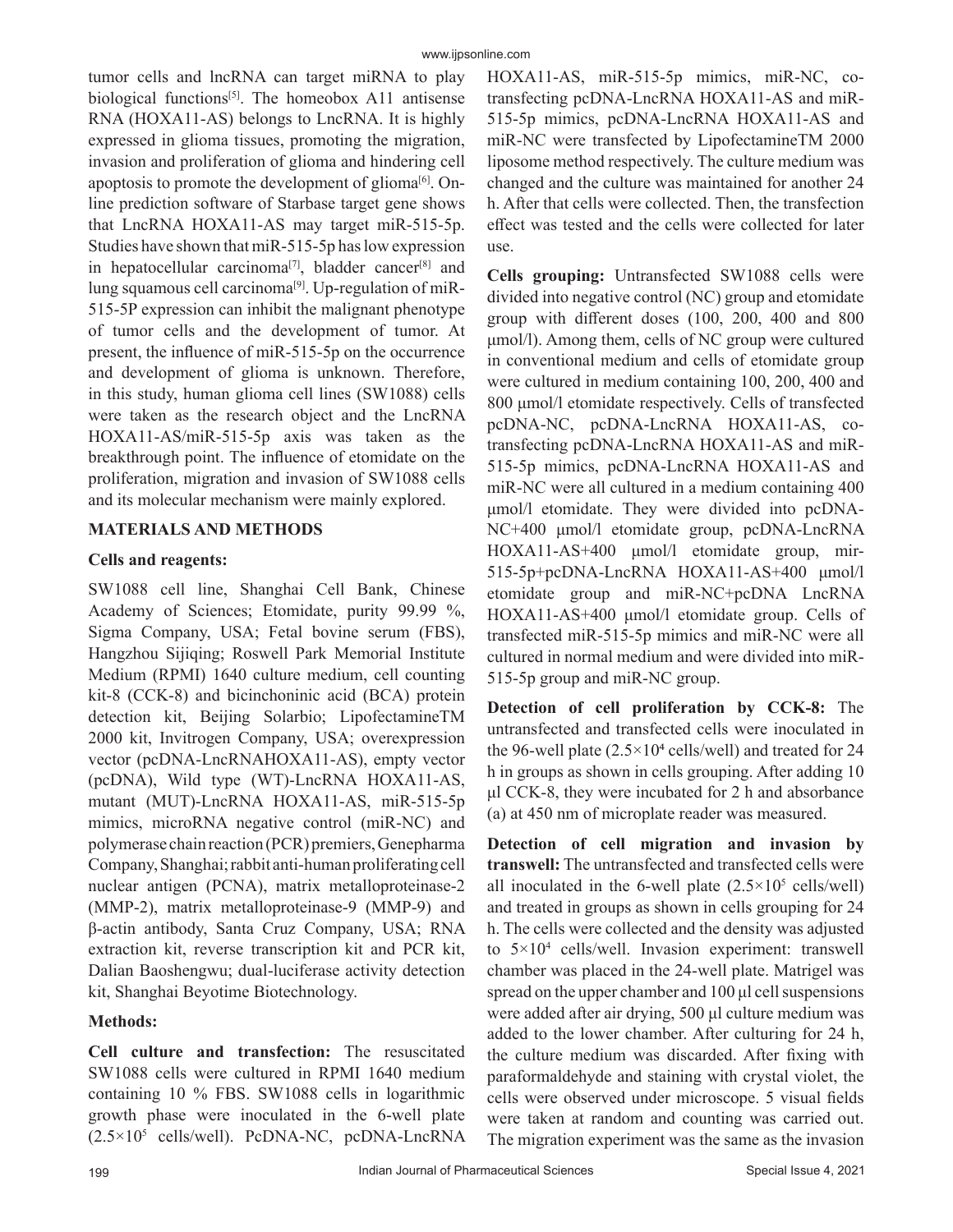experiment except that matrigel was not applied.

# **Western blot detection of the expression levels of PCNA, MMP2 and MMP9 proteins:**

The untransfected and transfected cells were inoculated in the 6-well plate  $(2.5 \times 10^5 \text{ cells/well})$  and treated in groups as shown in cells grouping for 24 h. Then, radioimmunoprecipitation assay (RIPA) reagent was used to extract the total protein in the cells and BCA method was used to measure the protein content. After sodium dodecyl sulfate polyacrylamide gel electrophoresis (SDS-PAGE), membrane transfer and 5  $%$  skimmed milk powder were incubated at 4 $\degree$  overnight in PCNA, MMP2, MMP9 and β-actin (1:1000) primary antibody respectively and then incubated at  $37^{\circ}$  for 1 h in goat anti-rabbit secondary antibody (1:2000). The expression levels of PCNA, MMP2 and MMP9 relative to β-actin were analyzed by Image J software.

# **Quantitative reverse transcription polymerase chain reaction (RT-qPCR) experiment:**

The untransfected and transfected cells were all inoculated in the 6-well plate  $(2.5 \times 10^5 \text{ cells/well})$ and treated in groups as shown in cells grouping for 24 h. Then the total RNA in the cells was extracted by RNA extraction kit and then amplified by PCR after reverse transcription. The amplification procedure was  $95^{\circ}$  for 3 min,  $95^{\circ}$  for 10 s,  $58^{\circ}$ for 30 s and  $72^{\circ}$  for 30 s, with a total of 35 cycles. Sequence of primers: for LncRNA HOXA11-AS, upstream 5'-ACGCTAGGCACCACTTTGTT-3' and downstream 5'-CCGGCTACTAGTCAGTGTG-3'; for glyceraldehyde 3-phosphate dehydrogenase (GAPDH), upstream 5'-CCCACTCCTCCACCTTTGAC-3 and downstream 5'-GGATCTCGCTCCTGGAAGATG-3'; for miR-515-5p, upstream 5'-TTCTCCAAAAGAAAGCACTTTCTG-3' and downstream 5'-TGGTGTCG TGGAGTCG-3'; for U6, upstream 5'-TCCGGGTGATGCTTTTCCTAG-3' and downstream 5'-CGCTTCACGAATTTGCGTGTCAT-3'. The expression levels of LncRNA HOXA11-AS relative to GAPDH and miR-515-5p and relative to U6 were calculated by  $2^{-\Delta\Delta Ct}$ .

**Dual-luciferase reporter gene experiment:** SW1088 cells were inoculated in the 6-well plate  $(2.5 \times 10^5 \text{ cells})$ well). WT-LncRNA HOXA11-AS and miR-515-5p mimics or miR-NC, MUT-LncRNA HOXA11-AS and miR-515-5p mimics or miR-NC were co-transfected by Lipofectamine™ 2000 liposome for 6 h method respectively. The culture medium was changed. After

that, the cells were cultured for another 24 h. Then, they were collected for 6 h and centrifugation (3500 r/min, 10 min). After that, supernatant was taken to detect luciferase activity.

#### **Statistical analysis:**

SPSS 22.0 software was used to analyze the experimental data. The measurement data is expressed by mean±standard deviation  $(\bar{x} \pm s)$ . After normality test and variance homogeneity test, the comparison between the two groups was carried out by independent sample t test. One-way analysis of variance (ANOVA) was used for comparison among groups and lysergic acid diethylamide (LSD) t test was used for pairwise comparison among groups.  $p<0.05$  indicated that the difference was statistically significant.

# **RESULTS AND DISCUSSION**

Effects of etomidate at different concentrations on the proliferation of SW1088 cells were observed. After the Glioma SW1088 cells were treated with etomidate at 100, 200, 400 and 800 μmol/l for 24 h, the cell A value and PCNA protein expression decreased  $(p<0.05)$ , indicating that etomidate could inhibit the proliferation of SW1088 cells (fig. 1 and Table 1).

**TABLE 1: EFFECTS OF DIFFERENT CONCENTRATIONS OF ETOMIDATE ON THE PROLIFERATION OF SW1088 CELLS (x̅±s, n=9)**

| Group                        | <b>PCNA</b>      | A value           |
|------------------------------|------------------|-------------------|
| NC.                          | $0.82 + 0.07$    | $1.156 \pm 0.11$  |
| $100 \mu$ mol/l<br>etomidate | $0.62 \pm 0.05*$ | $0.943 \pm 0.08*$ |
| $200 \mu$ mol/l<br>etomidate | $0.49 \pm 0.04*$ | $0.712 \pm 0.06*$ |
| $400 \mu$ mol/l<br>etomidate | $0.35 \pm 0.03*$ | $0.532 \pm 0.04*$ |
| 800 µmol/l<br>etomidate      | $0.33 \pm 0.02*$ | $0.553 \pm 0.04*$ |
| F                            | 181.180          | 126.996           |
| р                            | 0.000            | 0.000             |

Note: Compared with the NC group, \*p<0.05



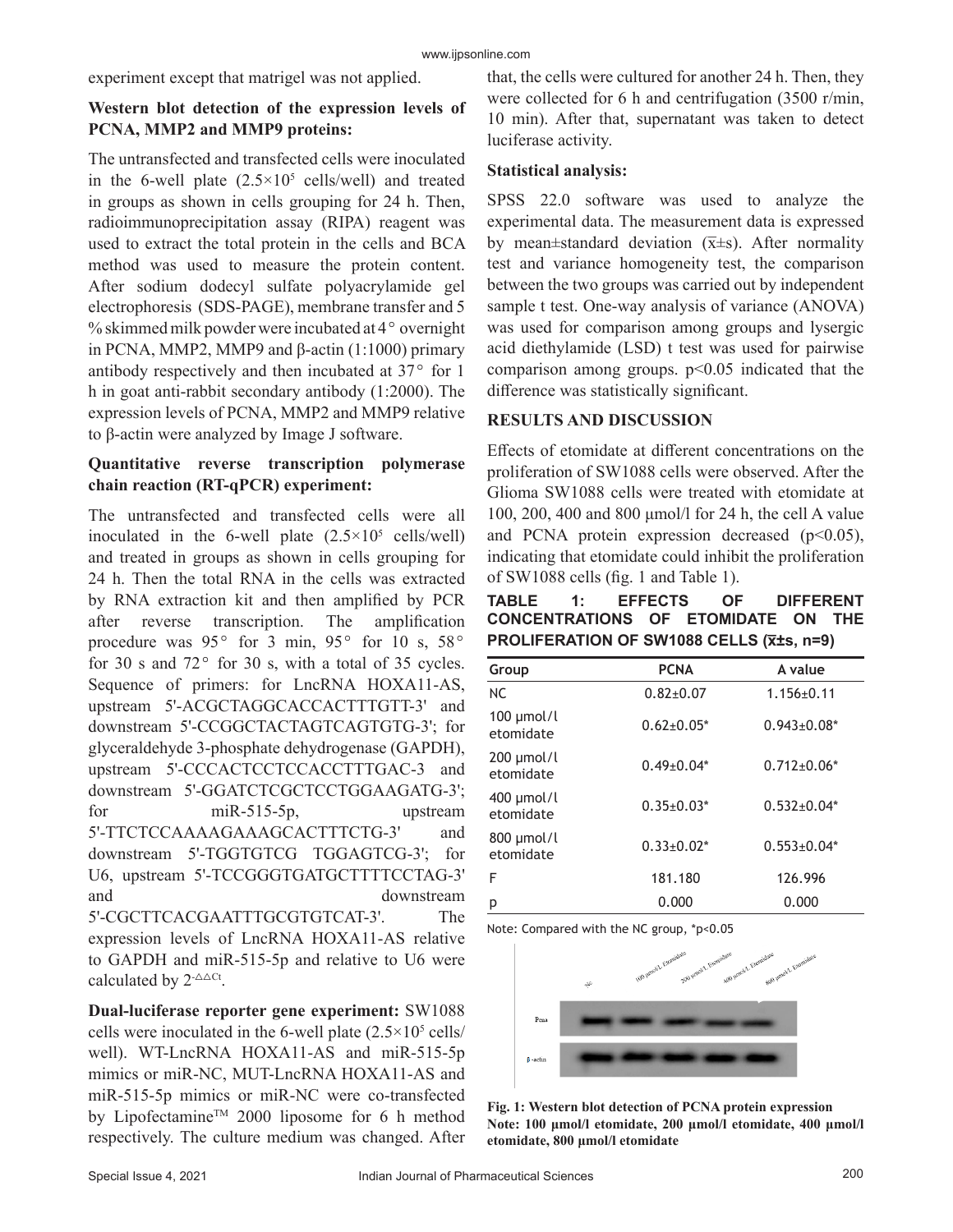Effects of etomidate at different concentrations on migration and invasion of SW1088 cells were observed. After Glioma SW1088 cells were intervened with etomidate at 100, 200, 400 and 800 μmol/l for 24 h, the number of migration and invasion decreased ( $p<0.05$ ), the expression levels of MMP2 and MMP9 proteins decreased  $(p<0.05)$ , indicating that etomidate could inhibit migration and invasion of SW1088 cells (fig. 2 and Table 2).

Effects of etomidate at different concentrations on the expression levels of LncRNA HOXA11-AS and miR-515-5p in SW1088 cells were observed. After Glioma SW1088 cells were treated with etomidate at 100, 200, 400 and 800 μmol/l for 24 h, LncRNA HOXA11- AS decreased ( $p<0.05$ ), while miR-515-5p increased  $(p<0.05)$ , indicating that etomidate could inhibit migration and invasion of SW1088 cells (Table 3).

| Group                | MMP <sub>2</sub>  | MMP9              | Number of cell<br>migration | Number of cell<br>invasion |
|----------------------|-------------------|-------------------|-----------------------------|----------------------------|
| <b>NC</b>            | $0.93 \pm 0.08$   | $0.79 \pm 0.07$   | $197+10.02$                 | $149+11.02$                |
| 100 µmol/l etomidate | $0.81 \pm 0.07$ * | $0.65 \pm 0.05*$  | $167+11.19*$                | $113 \pm 9.03*$            |
| 200 µmol/l etomidate | $0.61 \pm 0.05$ * | $0.49 \pm 0.03*$  | $132+11.05*$                | $82+4.10*$                 |
| 400 µmol/l etomidate | $0.45 \pm 0.04*$  | $0.40\pm0.03*$    | $93 \pm 8.11$ *             | $69+4.35*$                 |
| 800 µmol/l etomidate | $0.43 \pm 0.02^*$ | $0.38 \pm 0.02^*$ | $101 \pm 8.16*$             | $64+4.11*$                 |
| F                    | 138.076           | 143.297           | 181.658                     | 222.055                    |
| p                    | 0.000             | 0.000             | 0.000                       | 0.000                      |

Note: Compared with the NC group, \*p<0.05



**Fig. 2: Western blot detection of the expression levels of MMP2 and MMP9 proteins Note: 100 μmol/l etomidate, 200 μmol/l etomidate, 400 μmol/l etomidate, 800 μmol/l etomidate**

#### **TABLE 3: EFFECT OF ETOMIDATE ON THE EXPRESSION LEVELS OF LncRNA HOXA11-AS and miR-515- 5p (x̅±s, n=9)**

| Group                | LncRNA HOXA11-AS | miR-515-5p        |
|----------------------|------------------|-------------------|
| <b>NC</b>            | $1.00 \pm 0.06$  | $1.00 \pm 0.10^*$ |
| 100 µmol/l etomidate | $0.83 \pm 0.07*$ | $1.52 \pm 0.12^*$ |
| 200 µmol/l etomidate | $0.71 \pm 0.06*$ | $1.83 \pm 0.15^*$ |
| 400 µmol/l etomidate | $0.57 \pm 0.04*$ | $2.24 \pm 0.18^*$ |
| 800 µmol/l etomidate | $0.42 \pm 0.03*$ | $2.33 \pm 0.13*$  |
| F                    | 155.743          | 139.458           |
| p                    | 0.000            | 0.000             |

Note: Compared with the NC group, \*p<0.05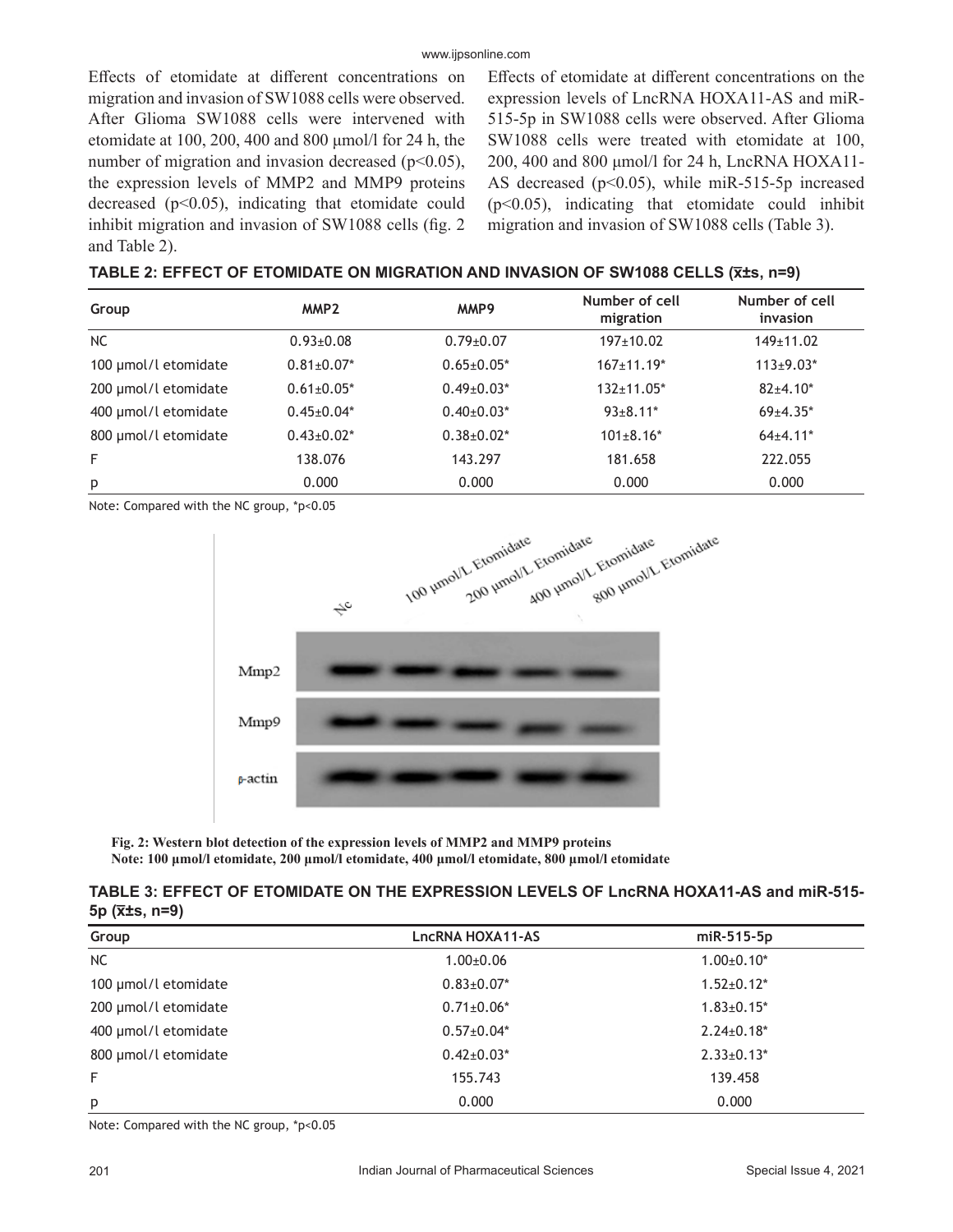Over expression of LncRNA HOXA11-AS could weaken the effect of etomidate on the proliferation, migration and invasion of SW1088 cells. The expression levels of LncRNA HOXA11-AS in SW1088 cells transfected with pcDNA-LncRNA HOXA11-AS and pcDNA-NC were 1.89±0.13 and 1.00±0.08 respectively with significant difference  $(p<0.05)$ , indicating that SW1088 cells overexpressing LncRNA HOXA11-AS were successfully constructed.

After interference of SW1088 cells overexpressing LncRNA HOXA11-AS with 400 μmol/l etomidate, the cell A value and the number of migration and invasion increased ( $p<0.05$ ) and the expression levels of PCNA, MMP2 and MMP9 proteins in SW1088 cells increased  $(p<0.05)$ , indicating that overexpression of etomidate could reduce the proliferation of SW1088 cells (fig. 3 and Table 4).

Targeted regulation of miR-515-5p with LncRNA HOXA11-AS is performed. The online target gene prediction software Starbase showed that there were continuous binding sites between LncRNA HOXA11- AS and miR-515-5p nucleotides, as shown in fig. 4. MiR-515-5p could reduce the luciferase activity of WT-LncRNA HOXA11-AS (p<0.05), but had no significant effect on the luciferase activity of MUT-LncRNA HOXA11-AS (p>0.05), indicating that LncRNA HOXA11-AS could bind to miR-515-5p in a targeted manner, as shown in Table 5. The expression levels of miR-515-5p in SW1088 cells transfected with pcDNA-LncRNA HOXA11-AS and pcDNA-NC were  $0.44\pm0.03$  and  $1.00\pm0.07$  respectively with significant difference  $(p<0.05)$ , which further indicated that LncRNA HOXA11-AS negatively regulated miR-515- 5p expression.



**Fig. 3: Western blot detection of the expression levels of PCNA, MMP2 and MMP9 proteins Note: Compared with NC, \*p<0.05**

| TABLE 4: LncRNA HOXA11-AS COULD WEAKEN THE EFFECT OF ETOMIDATE ON THE PROLIFERATION, |
|--------------------------------------------------------------------------------------|
| MIGRATION AND INVASION OF SW1088 CELLS (X±s, n=9)                                    |

| Group                                                   | LncRNA<br>HOXA11-AS | <b>PCNA</b>      | MMP <sub>2</sub> | MMP9             | A value            | Number of<br>cell migration | Number of<br>cell invasion |
|---------------------------------------------------------|---------------------|------------------|------------------|------------------|--------------------|-----------------------------|----------------------------|
| pcDNA-NC+400<br>µmol/l<br>etomidate                     | $1.00 + 0.08$       | $0.34\pm0.03$    | $0.47 \pm 0.03$  | $0.42 \pm 0.04$  | $0.527 \pm 0.04$   | $97+6.13$                   | $64+3.28$                  |
| pcDNA-LncRNA<br>HOXA11-<br>$AS+400$ µmol/l<br>etomidate | $1.89 \pm 0.13*$    | $0.83 \pm 0.06*$ | $0.90+0.08*$     | $0.81 \pm 0.07*$ | $0.987 \pm 0.08$ * | $167+12.17*$                | $124 \pm 8.12*$            |
| t                                                       | 17.492              | 21.913           | 15.098           | 14.512           | 15.429             | 15.411                      | 20.554                     |
| p                                                       | 0.000               | 0.000            | 0.000            | 0.000            | 0.000              | 0.000                       | 0.000                      |

Note: Compared with pcDNA-NC+400 μmol/l etomidate group, \*p<0.05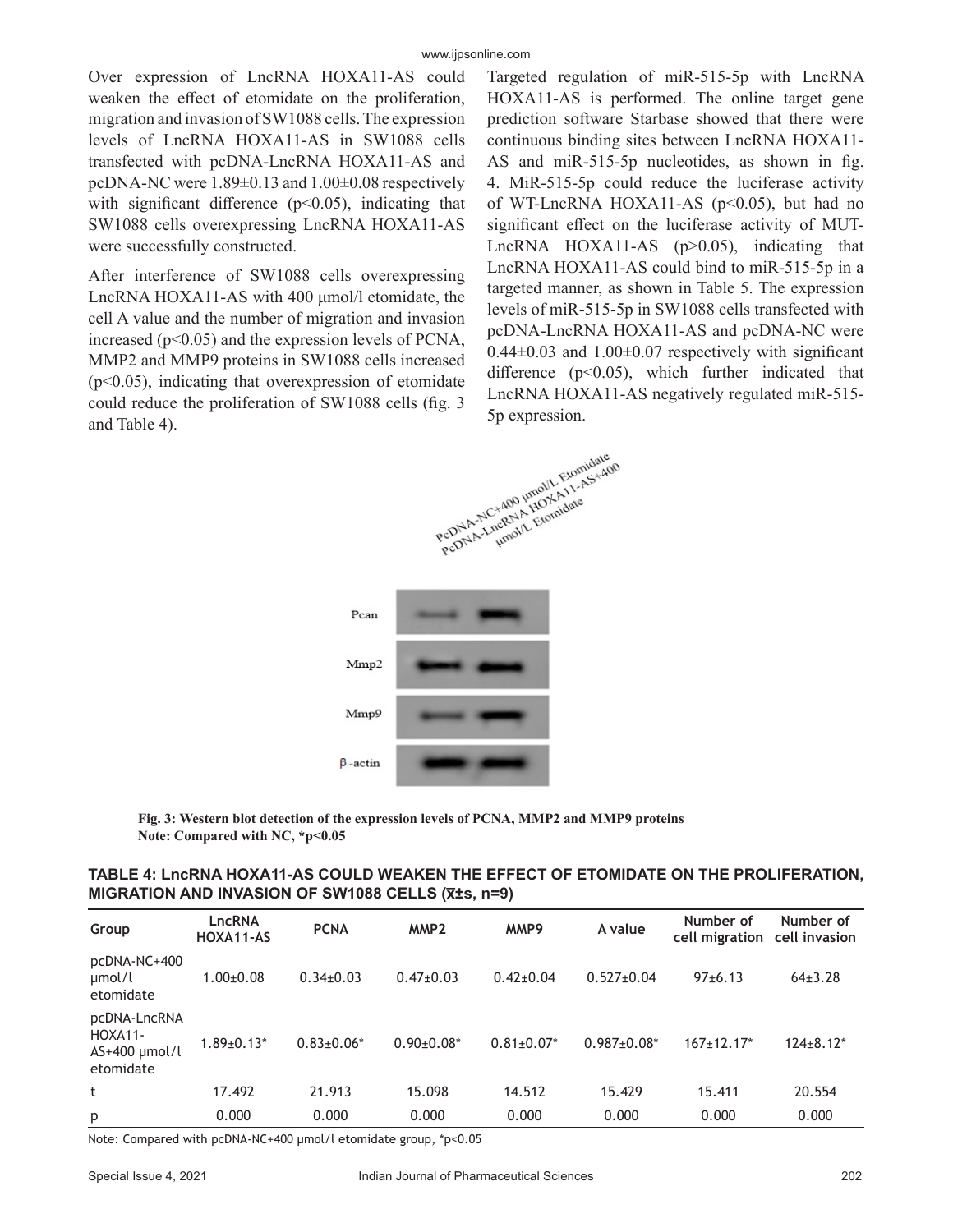#### www.ijpsonline.com

| TABLE 5: DETECTION RESULTS OF DUAL-LUCIFERASE ACTIVITY (x±s, n=9) |  |
|-------------------------------------------------------------------|--|
|-------------------------------------------------------------------|--|

|            | Relative luciferase activity | $1.83 \pm 0.15$ *           |  |  |
|------------|------------------------------|-----------------------------|--|--|
| Group      | <b>WT-LncRNA HOXA11-AS</b>   | <b>MUT-LncRNA HOXA11-AS</b> |  |  |
| miR-NC     | $1.00+0.10$                  | $1.00 \pm 0.07$             |  |  |
| miR-515-5p | $0.43 \pm 0.03*$             | $0.97 \pm 0.06$             |  |  |
|            | 16.379                       | 0.976                       |  |  |
| p          | 0.000                        | 0.344                       |  |  |

Note: Compared with the miR-NC group, \*p<0.05



**Fig. 4: Binding sites of LncRNA HOXA11-AS and miR-515-5p**

Over expression of miR-515-5p reversed the effect of LncRNA HOXA11-AS on the proliferation, migration and invasion of SW1088 cells treated with etomidate. The expression levels of miR-515-5p in SW1088 cells transfected with miR-515-5p mimics and miR-NC were  $2.27\pm0.14$  and  $1.00\pm0.11$  respectively with significant difference ( $p$ <0.05), indicating that SW1088 cells overexpressing miR-515-5p were successfully constructed. Compared with the miR-NC group, the A value and the number of migration and invasion of SW1088 cells in the miR-515-5p group decreased (p<0.05) and the expression levels of PCNA, MMP2 and MMP9 proteins decreased  $(p<0.05)$ , indicating that overexpression of miR-515-5p could inhibit the proliferation, migration and invasion of SW1088 cells. Compared with the miR-NC+LncRNA HOXA11- AS+400 μmol/l etomidate group, the A value and the migration and invasion number of SW1088 cells in miR-515-5p+miR-NC+LncRNA HOXA11-AS+400 μmol/l etomidate group decreased  $(p<0.05)$ . The expression levels of PCNA, MMP2 and MMP9 proteins decreased  $(p<0.05)$ , indicating that over expression of miR-515-5p could reverse the influence of over expressing LncRNA HOXA11-AS on the proliferation, migration and invasion of SW1088 cells treated with etomidate



**Fig. 5: Western blot detection of the expression levels of PCNA, MMP2 and MMP9 proteins**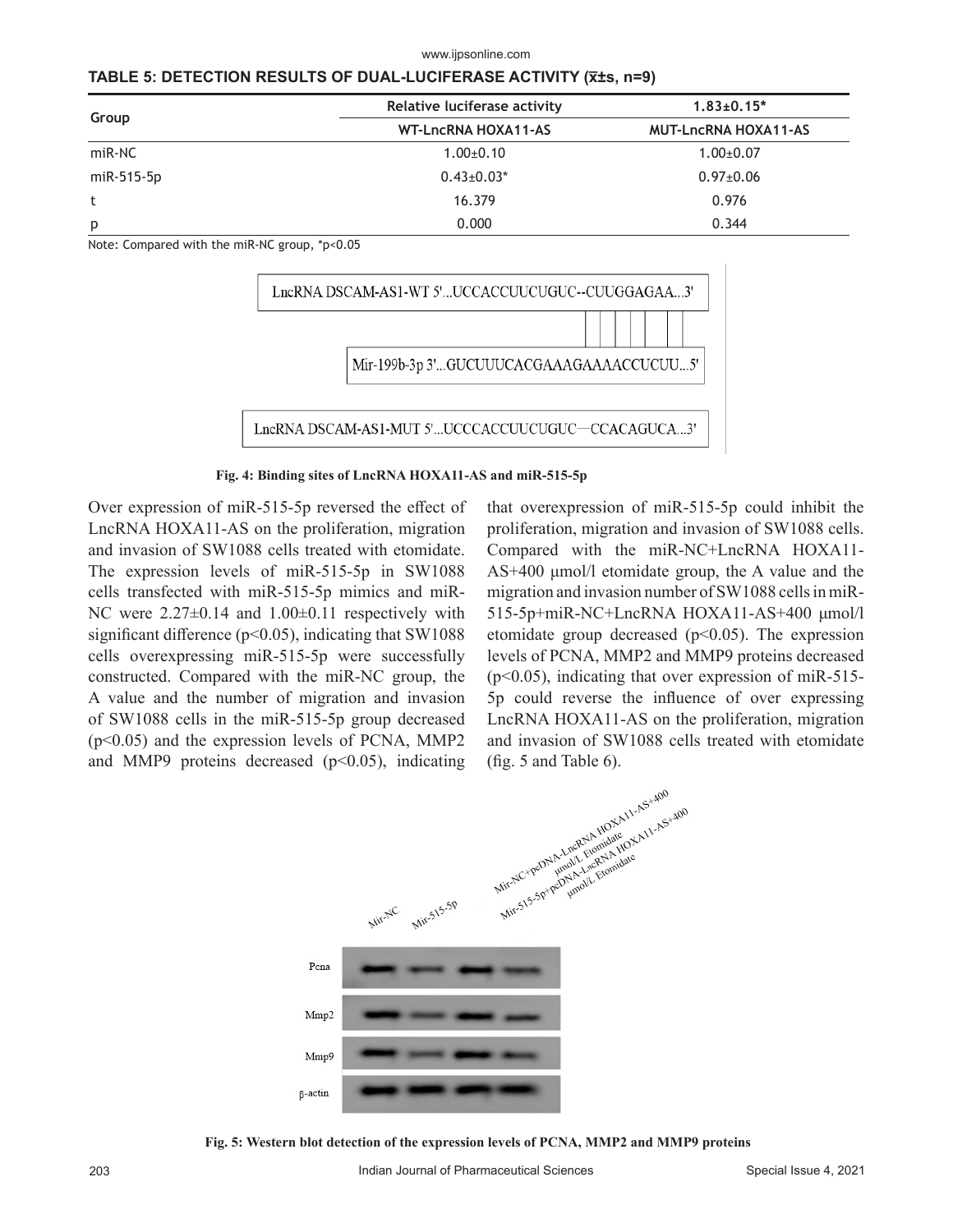|                                                                          |  |  | TABLE 6: miR-515-5p REVERSED THE EFFECT OF LncRNA HOXA11-AS ON THE PROLIFERATION, |  |
|--------------------------------------------------------------------------|--|--|-----------------------------------------------------------------------------------|--|
| MIGRATION AND INVASION OF SW1088 CELLS TREATED WITH ETOMIDATE (Xts, n=9) |  |  |                                                                                   |  |

| Group                                                        | miR-515-5p        | <b>PCNA</b>   | MMP <sub>2</sub> | MMP9            | A value            | Number of<br>cell migration | Number of<br>cell invasion |
|--------------------------------------------------------------|-------------------|---------------|------------------|-----------------|--------------------|-----------------------------|----------------------------|
| miR-NC                                                       | $1.00+0.11$       | $0.83 + 0.07$ | $0.95 \pm 0.06$  | $0.76 \pm 0.06$ | $1.147 \pm 0.08$   | $204 \pm 15.47$             | $141 \pm 8.03$             |
| miR-515-5p                                                   | $2.27+0.14*$      | $0.37+0.02*$  | $0.44 \pm 0.03*$ | $0.32+0.02*$    | $0.613 \pm 0.04*$  | $115 \pm 7.38*$             | $62+4.02*$                 |
| miR-NC+pcDNA-<br>LncRNAHOXA11-AS+400<br>umol/l etomidate     | $1.25 \pm 0.10$   | $0.85 + 0.07$ | $0.91 \pm 0.09$  | $0.83 + 0.06$   | $0.994 \pm 0.07$   | $172 + 11.51$               | $121 \pm 8.02$             |
| miR-515-5p+pcDNA-<br>LncRNAHOXA11-AS+400<br>umol/l etomidate | $2.04\pm0.15^{*}$ | $0.41 + 0.04$ | $0.47+0.03*$     | $0.33+0.02*$    | $0.586 \pm 0.04$ # | $104+7.11$ <sup>#</sup>     | $57+3.26$ #                |
| F                                                            | 209.084           | 206.949       | 201.667          | 335.100         | 193.581            | 169.493                     | 410.677                    |
| p                                                            | 0.000             | 0.000         | 0.000            | 0.000           | 0.000              | 0.000                       | 0.000                      |

Note: Compared with the miR-NC group, \*p<0.05; compared with the miR-NC+pcDNA-LncRNA HOXA11-AS+400 μmol/l etomidate, # p<0.05

Surgery is the main treatment for glioma. Studies have shown that the use of anesthetics can affect the growth and invasion of tumor cells, which is also one of the factors affecting the prognosis of patients<sup>[10]</sup>. Etomidate is a commonly used intravenous anesthetic, which can also inhibit malignant phenotype of tumor cells. It has been reported that etomidate can target and regulate miR-3666/Ubiquilin 1 (UBQLN1) to weaken the proliferation ability of breast cancer cells and aggravate apoptosis<sup>[11]</sup>; etomidate can stimulate the opening of chloride ion channel on the cell surface by binding with γ-aminobutyric acid receptor on the cell surface, thus blocking PI3K/Akt signaling pathway and inhibiting the migration of pituitary tumor cells $[12]$ . At present, however, the effect of etomidate on malignant phenotype of glioma cell and its mechanism have not been reported.

In this study, etomidate (100, 200, 400, 800 μmol/l) decreased the A value and the migration and invasion number of glioma SW1088 cells, indicating that it inhibited the proliferation, migration and invasion of glioma cells. Cell proliferation, migration and invasion are regulated by many genes, among which PCNA is a proliferating cell nuclear antigen. The higher the expression level is, the stronger the cell proliferation ability<sup>[13]</sup>. MMP2 and MMP9 belong to the family members of MMPs. They participate in the degradation of extracellular matrix and promote the migration and invasion of tumor cells<sup>[14]</sup>. In this study, etomidate could effectively inhibit the expression levels of PCNA, MMP2 and MMP9 in glioma cells, suggesting that etomidate may directly or indirectly regulate the expression levels of proteins related to proliferation, migration and invasion to affect the malignant phenotype of glioma cells.

LncRNA is a small non-coding RNA widely existing in eukaryotes, which is closely related to the occurrence and development of tumors. As an lncRNA, HOXA11- AS is involved in various tumor development processes. Studies have shown that LncRNA HOXA11-AS is highly expressed in nasopharyngeal carcinoma tissues and cisplatin-resistant nasopharyngeal carcinoma cells and it realizes target binding with miR-454-3p and promotes the expression of c-Met to enhance the vitality of nasopharyngeal carcinoma cells and cisplatin resistance. Thus, it can be used as a molecular target to reverse cisplatin resistance in nasopharyngeal carcinoma<sup>[15]</sup>; the expression of LncRNA HOXA11-AS in colon cancer tissues is significantly higher than that in non-cancer tissues. The high expression of LncRNA HOXA11-AS is closely related to clinical and pathological features such as late clinical stage, tumor size and tumor recurrence. LncRNA HOXA11-AS promotes the metastasis of colon cancer as a molecular sponge of miR-149-3 $p^{[16]}$ ; the expression of LncRNA HOXA11-AS is up-regulated in gastric cancer tissues and cell lines. It activates β-catenin signaling pathway by targeting miR-148a/WNT1 axis, promotes migration and invasion of gastric cancer cells and can be used as a molecular target for gastric cancer treatment<sup>[17]</sup>. It has been reported that LncRNA HOXA11-AS is over expressed in neuroglioma and is related to the late stage and poor prognosis of brain glioma. It promotes the growth and metastasis of neuroglioma by targeting miR-130a-5p/HMGB2 axis<sup>[18]</sup>. In this study, etomidate could inhibit the expression of LncRNA HOXA11- AS in glioma cells and over-expression of LncRNA HOXA11-AS could weaken the inhibitory effect of etomidate on proliferation, migration and invasion of glioma cells, suggesting that etomidate may regulate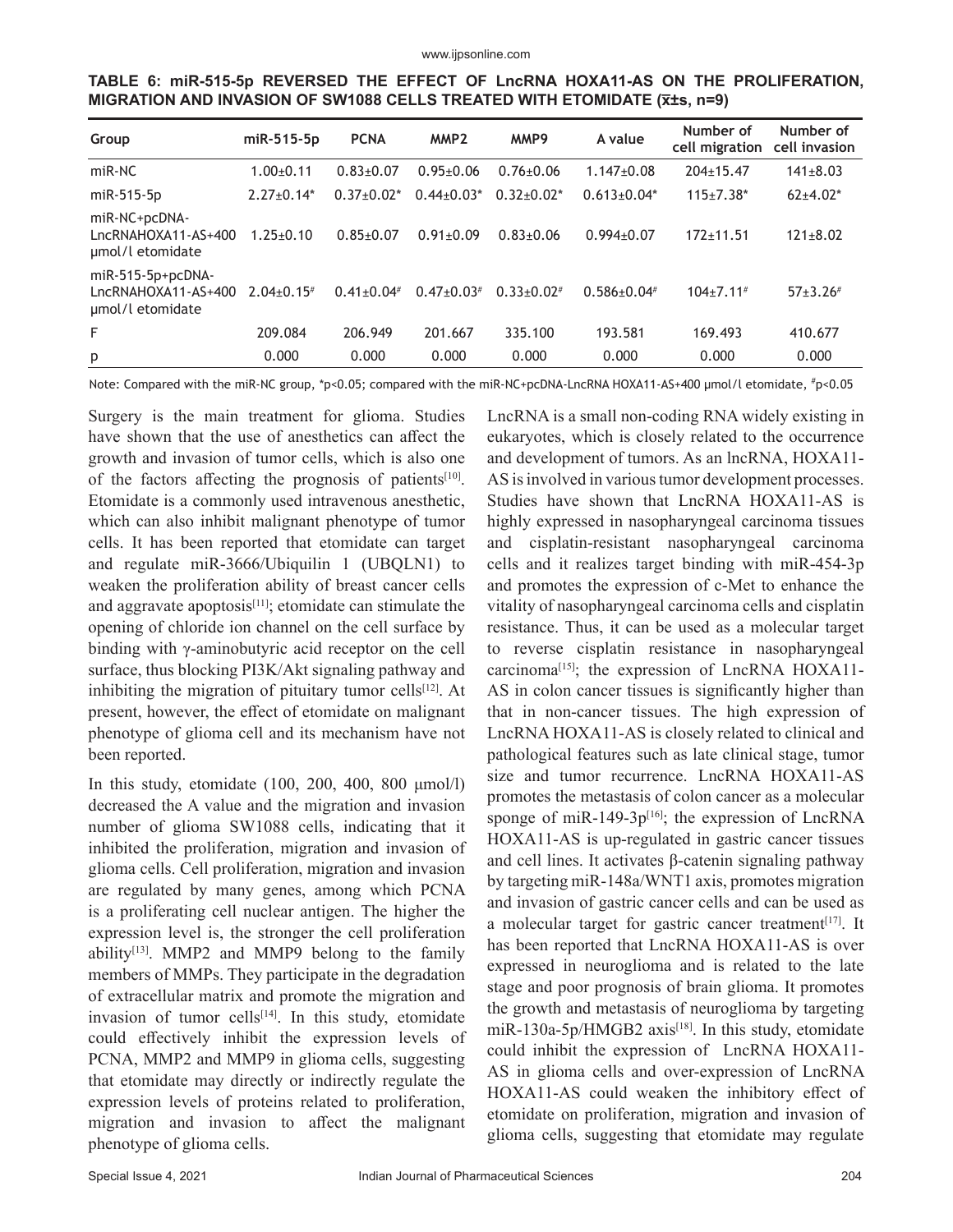the malignant phenotype of glioma cells by down regulating LncRNA HOXA11-AS. To further explore that etomidate may regulate malignant phenotype of glioma cell by down-regulating LncRNA HOXA11-AS, this study confirmed LncRNA HOXA11-AS targeted to negatively regulate miR-515-5p. The expression of miR-515-5p decreased in many kinds of tumors, playing the role of tumor suppressor gene. The expression of miR-515-5p in breast cancer tissues and cells decreased. The proliferation, migration and invasion ability of breast cancer cells *in vitro* could be reduced by targeted upregulation of miR-515-5p expression and the growth of breast cancer tumors *in vivo* could be inhibited<sup>[19]</sup>; circ\_0067997 was up-regulated in gastric cancer. It could play the role of miR-515-5p molecular sponge to promote the expression of X-linked inhibitor of apoptosis protein (XIAP) and then promote the vitality, colony formation and invasion of gastric cancer cells. Circ 0067997/miR-515-5p/XIAP axis provides a new idea for elucidating the molecular mechanism of gastric cancer<sup>[20]</sup>. This study showed that overexpression of miR-515-5p could significantly reduce the proliferation, migration and invasion of glioma cell, suggesting that miR-515-5p also played an anti-oncogene role in the occurrence and development of glioma and it can be used as a molecular target for glioma treatment. The research also showed that etomidate could promote the expression of miR-515-5p in glioma cells and over-expression of miR-515-5p reversed the effect of over-expression of LncRNA HOXA11-AS on the proliferation, migration and invasion of glioma cells treated with etomidate, thus suggesting that etomidate could inhibit the proliferation of glioma cells by targeting down-regulation of LncRNA HOXA11-AS and then up-regulation of miR-515-5p.

To sum up, etomidate has a certain inhibitory effect on proliferation, migration and invasion of glioma cells and its mechanism may be related to the regulation of LncRNA HOXA11-AS/miR-515-5p axis.

### **Conflicts of interest:**

The authors declared no conflict of interest.

# **REFERENCES**

- 1. Huang W, Li ZH, Wang DX. The influence of common anesthesia methods drug selection and intraoperative management on the prognosis of elderly patients in tumor surgery. J Clin Anesthesiol 2018;34(7):716-20.
- 2. Xu W, Xue R, Xia R, Liu WW, Zheng JW, Tang L, *et al.* Sevoflurane impedes the progression of glioma through modulating the circular RNA has\_circ\_0012129/miR-761/ TGIF2 axis. Eur Rev Med Pharmacol Sci 2020;24(10):5534- 48.
- 3. Wang DM, Xu BY, Yang T, He J, Zhao HP, Lu S, *et al.* Etomidate inhibits proliferation, migration and invasion of gastric cancer cells by regulating the expression of microRNA-211-5p/ROBO1. Chin Pharm J 2020;55(20):1686-95.
- 4. Du JZ, Dai QX, Rong FJ, Xu X. Effects of etomidate on PI3K/ AKT pathway and apoptosis of non-small cell lung cancer A549 cells. Hebei Med 2020;26(7):1066-71.
- 5. Yin D, Lu X. Silencing of long non-coding RNA HCP5 inhibits proliferation, invasion, migration and promotes apoptosis *via* regulation of miR-299-3p/SMAD5 axis in gastric cancer cells. Bioengineered 2021;12(1):225-39.
- 6. Jiang J, Wang X, Gao G, Liu X, Chang H, Xiong R, *et al.* Silencing of lncRNA HOXA11-AS inhibits cell migration, invasion, proliferation and promotes apoptosis in human glioma cells *via* upregulating microRNA-125a: *in vitro* and *in vivo* studies. Am J Transl Res 2019;11(10):6382-92.
- 7. Guo F, Li S, Guo C, Xu X, Zhou X, Ma D, *et al.* Circular RNA circMAGI3 accelerates the glycolysis of non-small cell lung cancer through miR-515-5p/HDGF. Am J Transl Res 2020;12(7):3953-63.
- 8. Dai G, Huang C, Yang J, Jin L, Fu K, Yuan F, *et al.* LncRNA SNHG3 promotes bladder cancer proliferation and metastasis through miR‐515‐5p/GINS2 axis. J Cell Mol Med 2020;24(16):9231-43.
- 9. Ye P, Lv X, Aizemaiti R, Cheng J, Xia P, Di M. H3K27acactivated LINC00519 promotes lung squamous cell carcinoma progression by targeting miR‐450b‐5p/miR‐515‐5p/YAP1 axis. Cell Prolif 2020;53(5):e12797.
- 10. Wu B, Zheng Z. The effect of anesthesia on immune function of tumor patients and tumor recurrence and metastasis after operation. Chin J Colorectal Dis 2018;7(3):270-5.
- 11. Li F, Kong JF. Mechanism of etomidate inhibiting proliferation and induction of apoptosis in breast cancer cells by regulating miR-3666/UBQLN1 gene expression. Genomics Appl Biol 2020;39(2):326-33.
- 12. Zhu M, Liu YH, Yu CJ. Effect of etomidate on migration ability of pituitary tumor cells. Chin J Clin Pharmacol 2018;34(11):1357-60.
- 13. Fan HN, Liao XH, Zhang J, Zheng HM. Macrophages promote cell proliferation in colorectal cancer *via* IL-1β-mediated downregulation of miR-28-3p. J Biol Regul Homeost Agents 2020;34(5):1657-68.
- 14. Cai P, Wu M, Zhang B, Wu S, Wei H, Wei L. Long non-coding RNA SNHG12 regulates cell proliferation, invasion and migration in endometrial cancer by targeting miR-4429. Mol Med Rep 2020;22(4):2842-50.
- 15. Lin FJ, Lin XD, Xu LY, Zhu SQ. Long Noncoding RNA HOXA11-AS modulates the resistance of nasopharyngeal carcinoma cells to cisplatin *via* miR-454-3p/c-Met. Mol Cells 2020;43(10):856-69.
- 16. Chen D, Zhang M, Ruan J, Li X, Wang S, Cheng X, *et al.* The long non-coding RNA HOXA11-AS promotes epithelial mesenchymal transition by sponging miR-149-3p in Colorectal Cancer. J Cancer 2020;11(20):6050-8.
- 17. Guo T, Yuan X, Liu DF, Peng SH, Xu AM. LncRNA HOXA11- AS promotes migration and invasion through modulating miR-148a/WNT1/β-catenin pathway in gastric cancer. Neoplasma 2020;67(3):492-500.
- 18. Xu CH, Xiao LM, Liu Y, Chen LK, Zheng SY, Zeng EM, *et al.* The lncRNA HOXA11-AS promotes glioma cell growth and metastasis by targeting miR-130a-5p/HMGB2. Eur Rev Med Pharmacol Sci 2019;23(1):241-52.